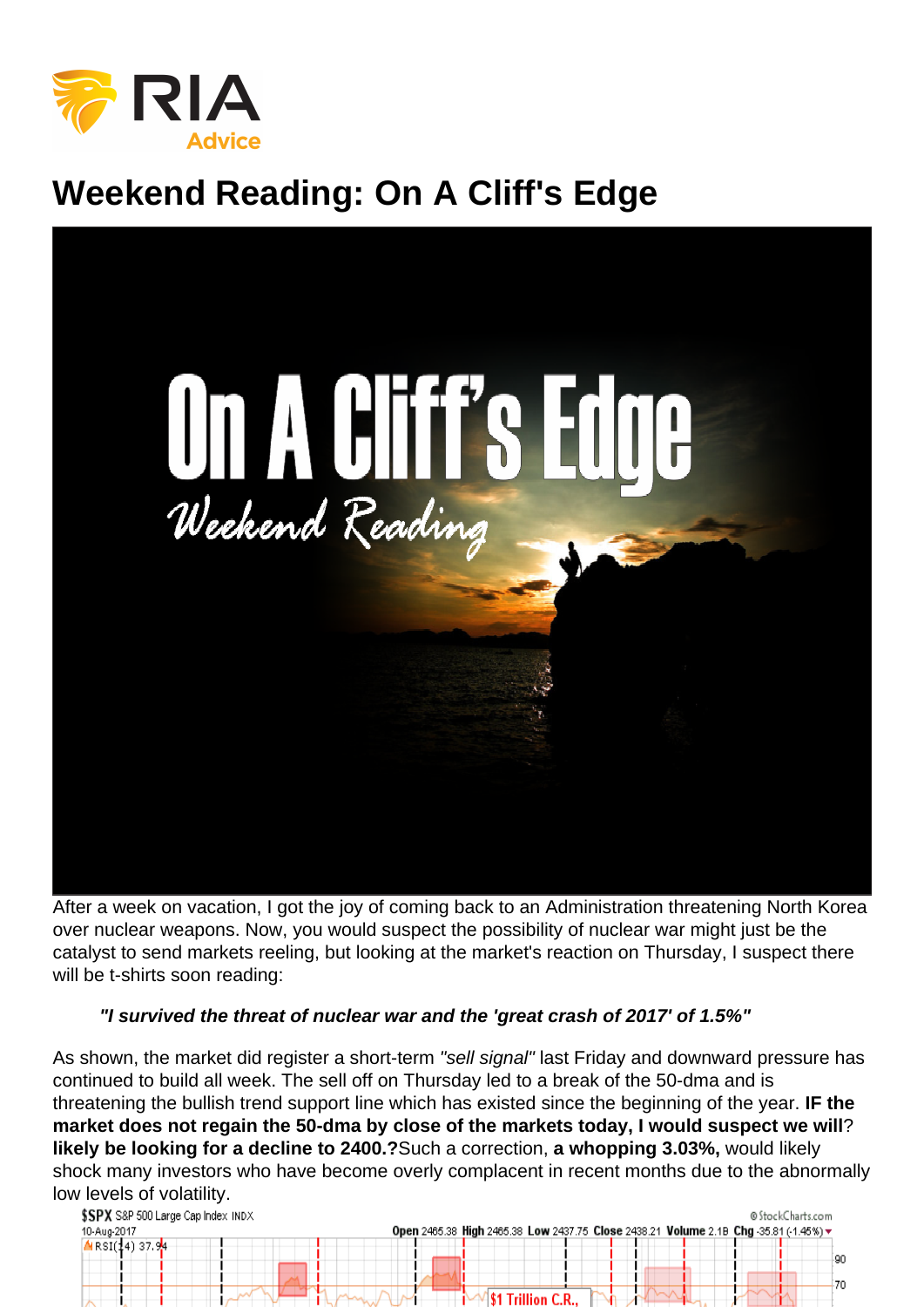The sell-off on Thursday also resulted in a sharp snapback in volatility which had recently touched historically low levels. While this is likely not the beginning of the next cyclical upswing in volatility just yet, it should serve as a good reminder of what will happen when volatility does return.

One interesting note was the consternation by the mainstream media and analysts over why stocks did not perform better in the recent earnings reporting season when it was so good. Well, despite the much trumpeted operating earnings growth of 7.67%, reported earnings ?(the actual earnings that matter)only rose by 0.51%. Furthermore, revenue, which is what happens at the topline of the income statement, has remained mired at the same level as it was in Q4.?With markets having already priced in much of the forward estimates, there seems to be little catalyst to push stocks higher at this point leaving investor risk elevated. While the markets can certainly remain "irrational" longer than logic would dictate, it only seems prudent to step back and the question of "what will likely happen next?" For me that question has three outcomes :

- 1. The bull market continues for another 12-18 months as "greed" and "exuberance" push asset prices to further extremes. The subsequent "reversion to the mean" wipes out the majority of gains from the 2009 lows resetting valuations and investor psychology for the next bull market.
- 2. There is a mid-term correction within the next few months, like the beginning of 2016, which fails to shake out investors and sets the market up for the final leg of the bull market melt-up as the final capitulation of buyers makes its appearance.?The subsequent "reversion to the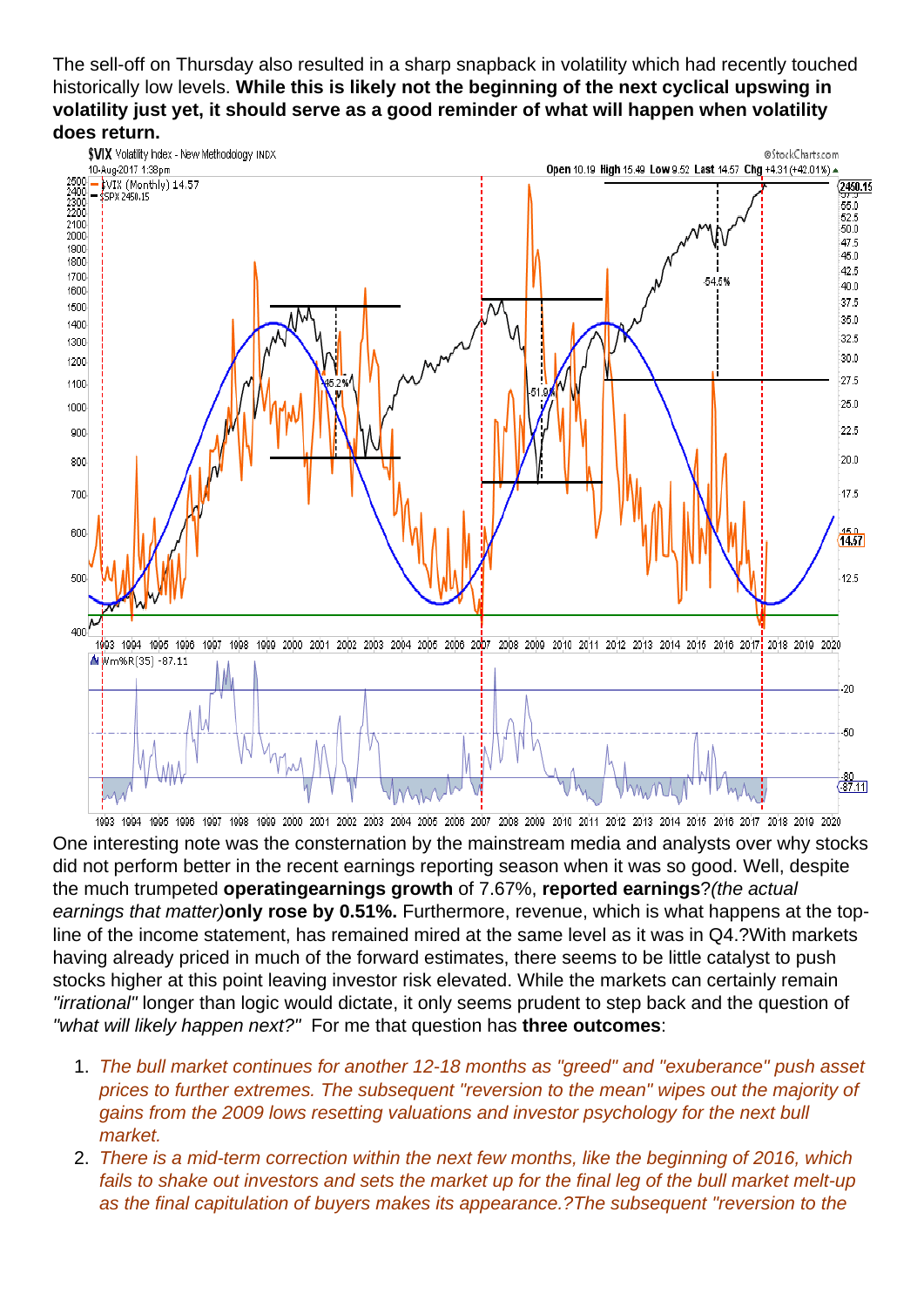mean"?resets the market by 50-60%.

3. The market drifts sideways for the next couple of months, and then, as the realization that legislative agenda is not forthcoming, the debt ceiling fight or some other political debacle sends investors rushing for the sidelines. The sell-off sends "algo's" into a "sell the rally" mode and margin calls exacerbate the selling. The stampede to "sell everything" will result in the same "reversion to the mean" which will, as noted, wipe out 50-60% of investors portfolios as the next recession resets expectations to economic realities.

There is no case that be made that supports "the bull market will continue forever." When you are standing on the edge of cliff, looking at the ground far below, there is always that momentary desire to take a leap. Fortunately, for most, rationality takes hold.

Unfortunately, in the financial markets, irrationality historically prevails and very few investors survive the fall. ?

So, with that said, here's what I am reading this weekend.

## Politics/Fed/Economy

- Trump Economy: Progress & Peril [?by Stephen Moore via The Washington Times](http://www.washingtontimes.com/news/2017/aug/6/donald-trump-economy-shows-progress-but-also-peril/)
- The Dem's "Better Deal" ?[by Allan Golombek via RCM](http://www.realclearmarkets.com/articles/2017/08/07/the_dems_better_deal_a_bigger_faster_version_of_trump_102814.html)
- Debt Limit Showdown? [by Caroline Baum via MarketWatch](http://www.marketwatch.com/story/a-debt-limit-showdown-minus-the-default-theatrics-2017-08-09)
- Debt Ceiling Fight, This Time Is Different [by Michael Hiltzik via LA Times](http://www.latimes.com/business/hiltzik/la-fi-hiltzik-debt-ceiling-20170808-story.html)
- Republicans Can't Just Pivot On Tax Reform [by Russell Berman via The Atlantic](https://www.theatlantic.com/news/archive/2017/08/why-republicans-cant-just-pivot-to-tax-reform/535764/?utm_source=feed)
- Trump & The Outrageous Tax Reform Hoax [by Brian Beutler via The New Republic](https://newrepublic.com/article/144170/trumps-outrageous-tax-hoax)
- Trump's Great Growth Debate Is Guesswork [?by Robert Samuelson via RCM](http://www.realclearmarkets.com/articles/2017/08/07/trumps_great_growth_debate_is_guesswork_102816.html)
- If Gov't Doesn't Act, Fools Rush In [?by Brad DeLong via Project Syndicate](https://www.project-syndicate.org/commentary/anti-globalization-socialism-of-fools-by-j--bradford-delong-2017-08)
- What Happens In Washington Matters To The Markets? [by Komal Sri-Kumar via](https://www.bloomberg.com/view/articles/2017-08-07/what-happens-in-washington-matters-to-markets) **[Bloomberg](https://www.bloomberg.com/view/articles/2017-08-07/what-happens-in-washington-matters-to-markets)**
- The False Premise Of GOP Tax Cuts? [by Editorial via New York Times](https://www.nytimes.com/2017/06/29/opinion/tax-cuts-republican-health-care.html?_r=0)
- What's Trump Got To Do With It? [by Andrew Ross-Sorkin via NY Times](https://www.nytimes.com/2017/08/07/business/dealbook/stocks-bull-market-trump.html?_r=0)
- Something Unusual About Jobs Numbers? [by John Crudele via NY Post](http://www.realclearmarkets.com/2017/08/09/there039s_something_unusual_about_job_growth_numbers_206807.html)
- Trump May Rate Credit For Market Boom? [by Ira Stoll via NY Sun](http://www.nysun.com/national/trump-despite-the-doubters-may-rank-for-credit/90048/)
- No Trump Bump? [by Heather Long via Washington Post](https://www.washingtonpost.com/news/wonk/wp/2017/08/04/americas-economy-is-solid-but-theres-no-trump-bump/)
- Our Broken Economy In One Chart [by David Leonhardt via NYT](https://www.nytimes.com/interactive/2017/08/07/opinion/leonhardt-income-inequality.html)

## **Markets**

- Charts Without Context Breed Hysteria? [by Aaron Brown via Bloomberg](https://www.bloomberg.com/view/articles/2017-08-04/stock-market-charts-without-context-only-feed-hysteria)
- Expect A Market Crash [?by Tyler Durden via ZeroHedge](http://www.zerohedge.com/news/2017-08-09/former-cbo-director-fall-will-be-very-scary-expect-market-crash)
- Pay No Mind To The Market's Seasonal Curse [?by Sue Chang via MarketWatch](http://www.marketwatch.com/story/the-stock-markets-historically-worst-2-months-are-dead-ahead-time-to-worry-2017-08-05)
- 401k Accounts Are Booming, What Should You Do?? [by Stan Choe via AP](https://www.usatoday.com/story/money/personalfinance/retirement/2017/08/06/401-k-accounts-booming-what-should-investors-do/537462001/)
- Paul Singer: The World's Most Feared Investor? [by Ahmed, Deveau, Sam & Benhamou](https://www.bloomberg.com/graphics/2017-elliott-management/) [via Bloomberg](https://www.bloomberg.com/graphics/2017-elliott-management/)
- What Happens When There's A Rush Of Sell Orders?? [by Jared Dillian via Mauldin](http://www.mauldineconomics.com/editorial/if-some-people-do-it-nothing-bad-happens-but-if-everyone-does-it-all-hell-b) **[Economics](http://www.mauldineconomics.com/editorial/if-some-people-do-it-nothing-bad-happens-but-if-everyone-does-it-all-hell-b)**
- Markets Don't Crash From All-Time Highs ?by Charlie Bilello via Pension Partners
- North Korea Effect On Stocks? [by Michael Kahn via Barron's](http://www.barrons.com/articles/the-north-korea-effect-on-stocks-1502309070?mg=prod/accounts-barrons)
- Hickey: Trouble Ahead For The Markets ?[by Christoph Gisiger via Finanz Und Wirtschaft](https://www.fuw.ch/article/the-only-question-is-when-the-bomb-is-going-off/)